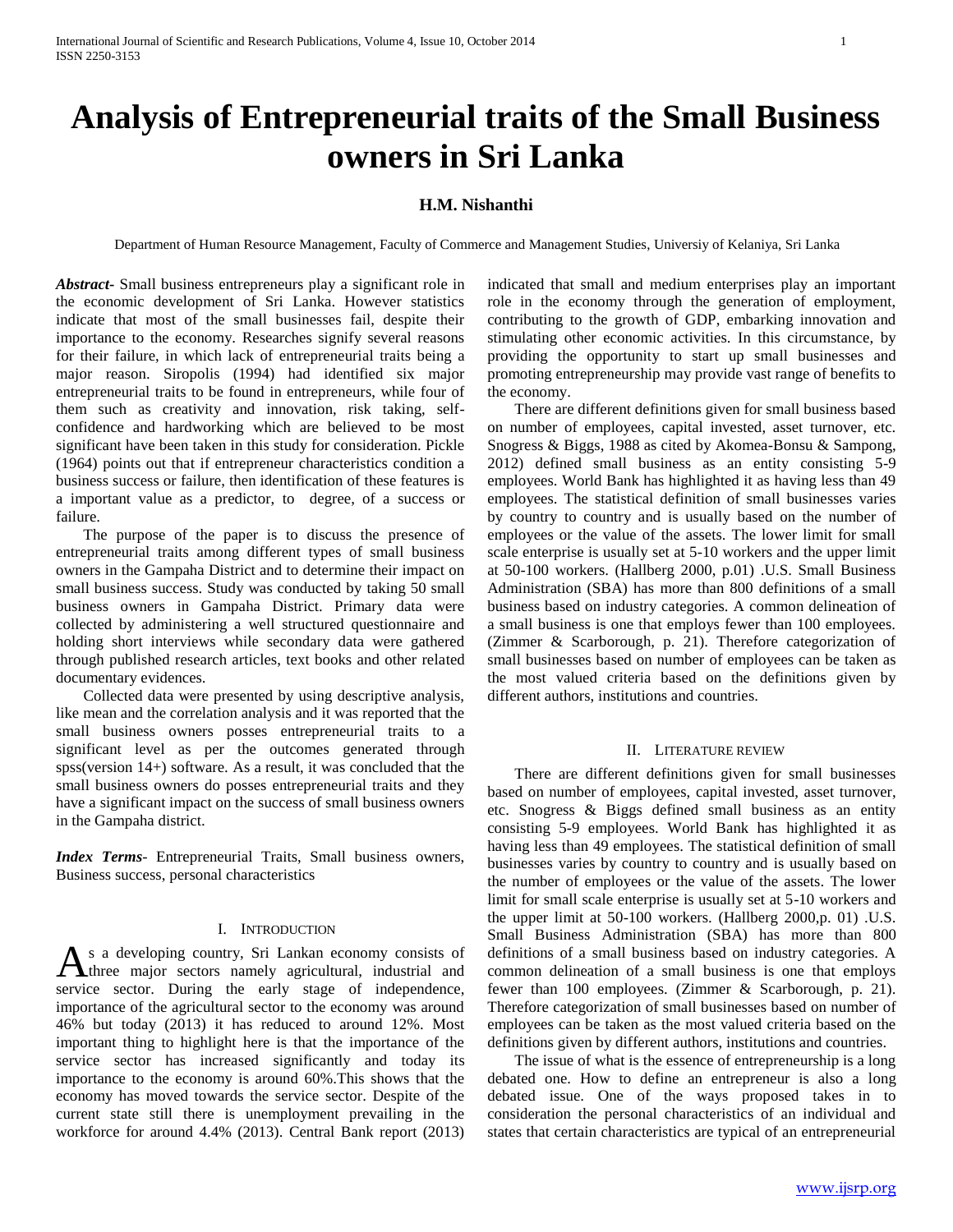personality, concluding that individuals who strongly present those traits are potential entrepreneurs (Macmillan,1988)

 On the other hand Entrepreneur can be defined as a Person who is the founder of market opportunities and combine & allocating resources to perceive them. In other words, carrying out of new combination of organizations under new products, new services, new source of raw materials, new methods of production, new markets are presented (Schumpeter, 1934,)

 Although mostly entrepreneurs are defined as those who launch new ventures, entrepreneurship is far more widely practiced in old businesses as well as new ones, and in big businesses as well as small ones. In the words of Professor Nathaniel H. Leff, "Entrepreneurship is the capacity for innovation, investment, and expansion in new markets, products, and techniques." (Siropolis,1994, p. 41)Therefore it is much more important to identify the entrepreneurial traits invested in the small businesses by the owners and also to identify what they lack of. Here the researcher has focused on several entrepreneurial traits and extent of it used in the small businesses.

 The term entrepreneur has also defined differently by the authors. Cale (1959) defined the entrepreneur in different angles. An entrepreneur is a person who has possession of an [enterprise,](http://en.wikipedia.org/wiki/Organization)  or [venture,](http://en.wikipedia.org/wiki/Venture) and assumes significant accountability for the inherent risks and the outcome. Entrepreneur in English is a term applied to the type of personality who is willing to take upon herself or himself a new venture or enterprise and accepts full responsibility for the outcome (Hodgetts (2001). But basically can identify that "entrepreneur is a person who manages his/her venture independently with a sense of risk." All these definitions provide an insight in to the entrepreneurship highlighting the importance of the existence of entrepreneurs in the society.

 When it comes to the classification of entrepreneurs, Webster (1977) has considered classification schemes for both the individual entrepreneur and for their ventures. Four types of individual entrepreneurs are recognized with this scheme as Cantillon entrepreneur, industry maker, administrative entrepreneur & small business owner. According to Verma and Singh (2002), Entrepreneurs are classified as innovative, adoptive, fabian, drone and other. Landau (1982) has classified the entrepreneurs based on the characteristics of innovation and risk taking as gambler, entrepreneur, consolidator and dreamer. Jones-Evans (1995) based on Technology as it is an important aspect of modern business. Here the Entrepreneurs are categorized in to four. After going through several classifications it has been understood that these classifications are based on different factors such as Businesses motive, capital investment, country tradition, major characteristics, etc and there is no specific way of categorizing Entrepreneurs.

 Although there does not seem to be a single entrepreneurial type there is a great deal of consistency in the way in which entrepreneurs approach their tasks. When identifying the traits of entrepreneurs, Siropolis (1994) has identified six major traits that an entrepreneur should posses. They are Creativity and innovation, risk taking, self confidence, hard working, goal setting and accountability.

 In defining those six major entrepreneurial characteristics, creativity and innovation of entrepreneurs takes the focal consideration. Entrepreneurs are highly creative people. They always try to develop new products, processes or markets. (Ramakishen, 2000) Innovation is generally the most distinctive entrepreneurial trait.

As exemplified by Henry ford,

 "entrepreneurs tend to tackle the unknown; they tend to do things in new and different ways; they weave old ideas into new patterns; they offer more solutions than excuses."

 Any new business poses risks for entrepreneurs. They may succeed or they may fail, and they cannot foresee which it will be. For protection, entrepreneurs are likely to shun ventures in which the odds against them are high. (Siropolis, 1994) At the same time, most entrepreneurs also shun a sure thing because the satisfaction would be too small to justify the effort. Entrepreneurs are not likely to be found performing routine chores like sorting buttons, grinding coffee,etc.

 When it comes to self confidence, a man with self – confidence has clear thoughts and well- defined goals to achieve in his life. An entrepreneur gets into business or industry with a high level of self- confidence. He puts forward his case confidently and gets needed help from concerned agencies/authorities (Ramakishen, 2000).

 In defining hard working, entrepreneurs put a lot of physical and mental effort into developing their ventures. They often work long and antisocial hours. After all, an entrepreneur is there own most valuable asset. That said, balancing the needs of the venture with other life commitments such as family and friends is one of the great challenges which faces the entrepreneur (Wickham, 2006)

 Psychologists often define happiness as a striving towards meaningful goals, not necessarily the achievements of those goals. This definition of happiness fits many entrepreneurs. Happiest with goal in front of and not behind them, they rarely feel that they have arrived. (Siropolis, 1994)

 Entrepreneurs generally want full credit for their success and assume full blame for their failure. To measure their performance, entrepreneurs may use any of the several yard sticks, among the return on investment and rate of profit growth. (Siropolis, 1994)

 Apart from these basic traits Wickham (2006) has identified several other traits such as, self starting, assertiveness, eager to learn, commitment to others & comfort with power. Zimmerer and Scarborough (2005) have also identified several other traits relating to entrepreneurs apart from the above as desire for immediate feedback, future orientation and value of achievement over money. A study by Pleitner (1986) found that certain characteristics such as a high need for achievement, and a high degree of self-confidence can determine whether an entrepreneur will be successful or not. Hornaday (1982) identifies 19 characteristics for successful entrepreneurs. These include selfconfidence, perseverance, diligence, resourcefulness, ability to take calculated risks, need to achieve, creativity, initiative, flexibility, positive response to changes, foresight, independence, dynamism and leadership, versatility and knowledgeable, ability to get along with people, responsiveness to suggestions and criticism, profit orientation, perceptiveness and optimism.So it is obvious that apart from the major six entrepreneurial traits mentioned by Siropolis (1994) ,researchers and writers have identified many traits relating to successful entrepreneurs but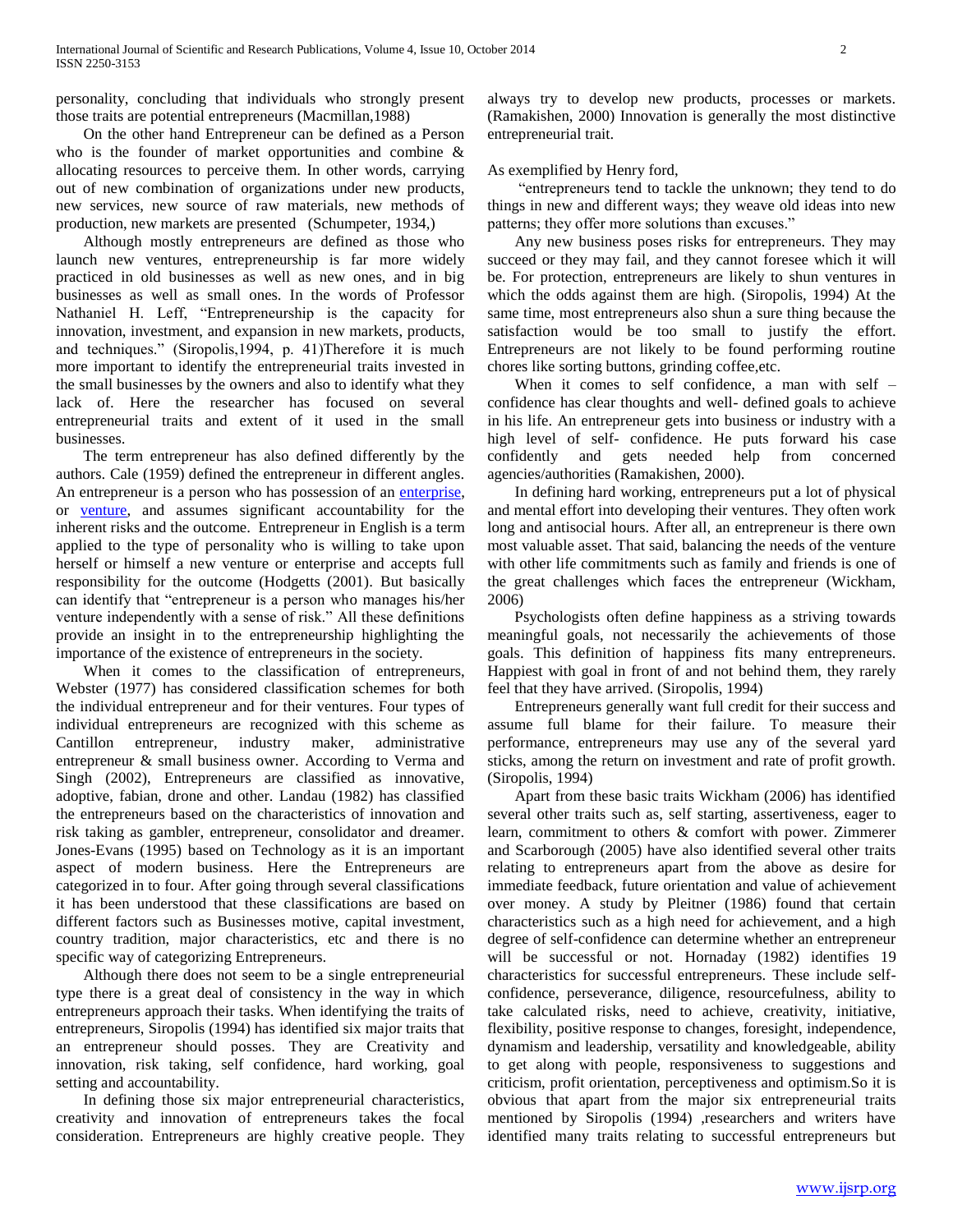depending on the basics of having the major six traits under them.

 The most common method people use to measure business success is financial worth. The financial success of a business is best measured by focusing upon the *company profits* for the year (Huplao,2000). But too much focus on profit alone may lead to less customer satisfaction which may eventually lead to less success in future. As per Hupalo (2000), there are many other measures of success, besides profits, which can be evaluated by looking at the company"s financial statements. Increasing profit margins, paying down debt, increasing the effectiveness of advertising are some examples.

 Through the revision of preceding literature relating to entrepreneurship, provides an opportunity to understand the true nature of it as well as the real impact it has on the business success & also to determine what should be possessed by an individual to become a true entrepreneur.

## III. PROBLEM STATEMENT

 Based on the definitions and the traits associated with the entrepreneurship, the researcher has attempted to identify whether the sample entrepreneurs posses the entrepreneurial traits mentioned in the literature. Do those qualities have helped them to succeed in their businesses and whether they have been failed to succeed though they have possessed those traits. Also researcher will be able to provide advice to the entrepreneurs regarding the qualities they are lacking of or explain them theoretically the reasons behind their success.

 In describing further, the researcher has to identify whether the small business owners in Gampaha district posses higher levels of creativity and innovation, risk taking, self confidence and hard working as they are identified as main entrepreneurial characteristics that an entrepreneur should posses.

## IV. METHODOLOGY

#### **Objectives of the study**

 Following objectives were developed to be identified through the research.

- To identify level of Creativity and Innovation can be seen in entrepreneurs.
- To identify the extent to which entrepreneurs takes risks in the business.
- To identify the extent to which entrepreneurs have self confidence.
- To identify the extent to which entrepreneurs are hard working.
- To identify any relationship between demographic factors and entrepreneurial traits.

## **Conceptual Framework**

 This study is of quantitative nature. A conceptual framework was developed to explain the incident under the study which is supported by an extensive literature review. The researcher has identified four major entrepreneurial traits and the idea here is to test whether these traits are possessed by the small business owners and to what extent. Entrepreneurial traits have been taken as the independent variable while Entrepreneurship (High, Moderate, and Low) has been taken as the dependent variable.

## **Hypotheses of the study**

 $H<sub>1</sub>$  - Small business owners posses entrepreneurial traits.

 $H<sub>0</sub>$  - Small business owners do not posses entrepreneurial traits.

## **Sample of the study**

 Small businesses which consist of employees less than 49 were selected for the research study according to World Bank (2009) classification. The sample consisted of 50 small businesses located in Gampaha district. Convenience of reaching and meeting the small business owners was considered when selecting the sample. Hence by using convenience sampling technique, questionnaire was disseminated to 50 small business owners in manufacturing industry out of the population.

#### **Data Collection**

 Primary data and secondary data have been collected for the research study. Here quantitative as well as qualitative data were collected, since the entrepreneurial traits have been taken as the dimensions. Secondary data were gathered from various sources such as management journals and internet research articles, etc.

The primary data were collected through questionnaire and by conducting short interviews. Observations were made for further verification of the data collected from the questionnaire. Well structured questionnaire was built up according to the conceptualized variables, and it consisted of two parts. First part of the questionnaire attempted to gather information of demographic factors, company information, etc. Second part developed to measure the level of entrepreneurial traits possessed by the small business owners.

## **Data Analysis**

 Collected data were analyzed as follows. First responded data were sorted and tabulated. Secondly Responded data were tested under the scaling method of Likert's five point scaling. The items were phrased as statements with the possible response continuum linked to a Likert-style five-point scale  $(1 =$  strongly disagree to  $5 =$  strongly agree). There were fifteen (15) questions in the questionnaire apart from the demographic factor related questions .It is important to bear in mind those responses to the self-assessment sections are based on the perceptions of small business owners themselves. Following continuum is developed based on the five point scale in order to measure the level of Entrepreneurial traits based on the **mean** calculation.

| $= 5$ |               |
|-------|---------------|
| $=1$  |               |
|       | $= 5 - 1 = 4$ |
|       | $= 0.3$       |
|       |               |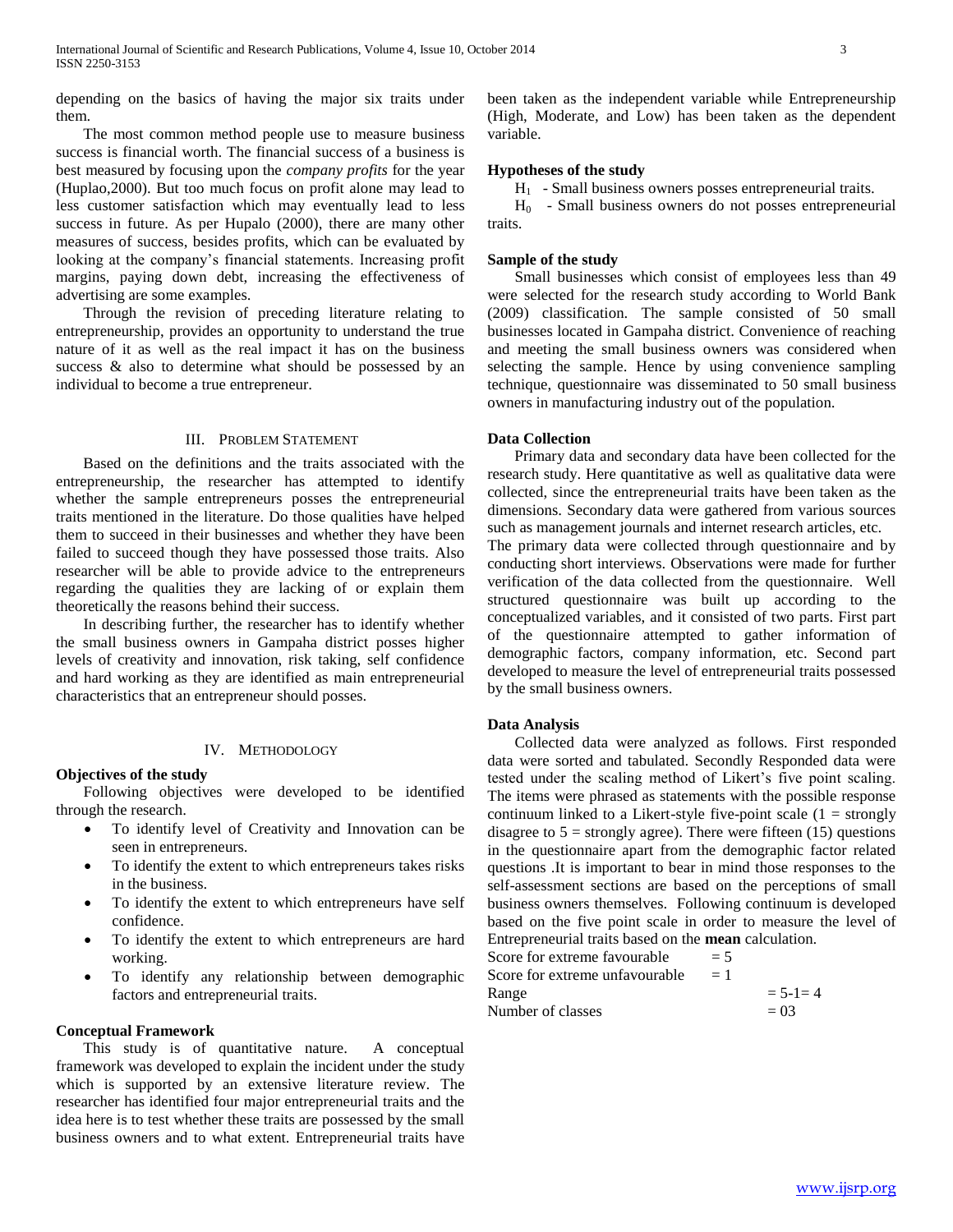# **Figure 02: Range categorization**

The total range can be defined as follows.



Source: author

 Further, to analyze and present demographic factors statistical tools; rates, percentages, pie charts, etc were used. In order to measure the relationship between entrepreneurial traits and small business success correlation analysis was employed. Analysis was made using spss 15+ software and also using Microsoft excel.

# V. DATA PRESENTATION AND ANALYSIS

# **Table 01: Reliability Statistics**

| Cronbach's Alpha | N of Items |
|------------------|------------|



Source: Primary data

 Overall reliability of the questionnaire was at .733 which indicated that the questionnaire had been reliable in gathering relevant data.

# **Analysis of Demographic Factors and Company Information**

 Here in order provide a descriptive idea regarding the small businesses and the nature of the small business owners, the demographic data as well as the company information were analyzed and presented as follows.





## Source: Primary data

 According to primary data collected, 36% of the small business owners were in the in the age category between 30 to 40 years. It was also determined that another 44% of the sample were above 50 years and between the age group of 20-30years.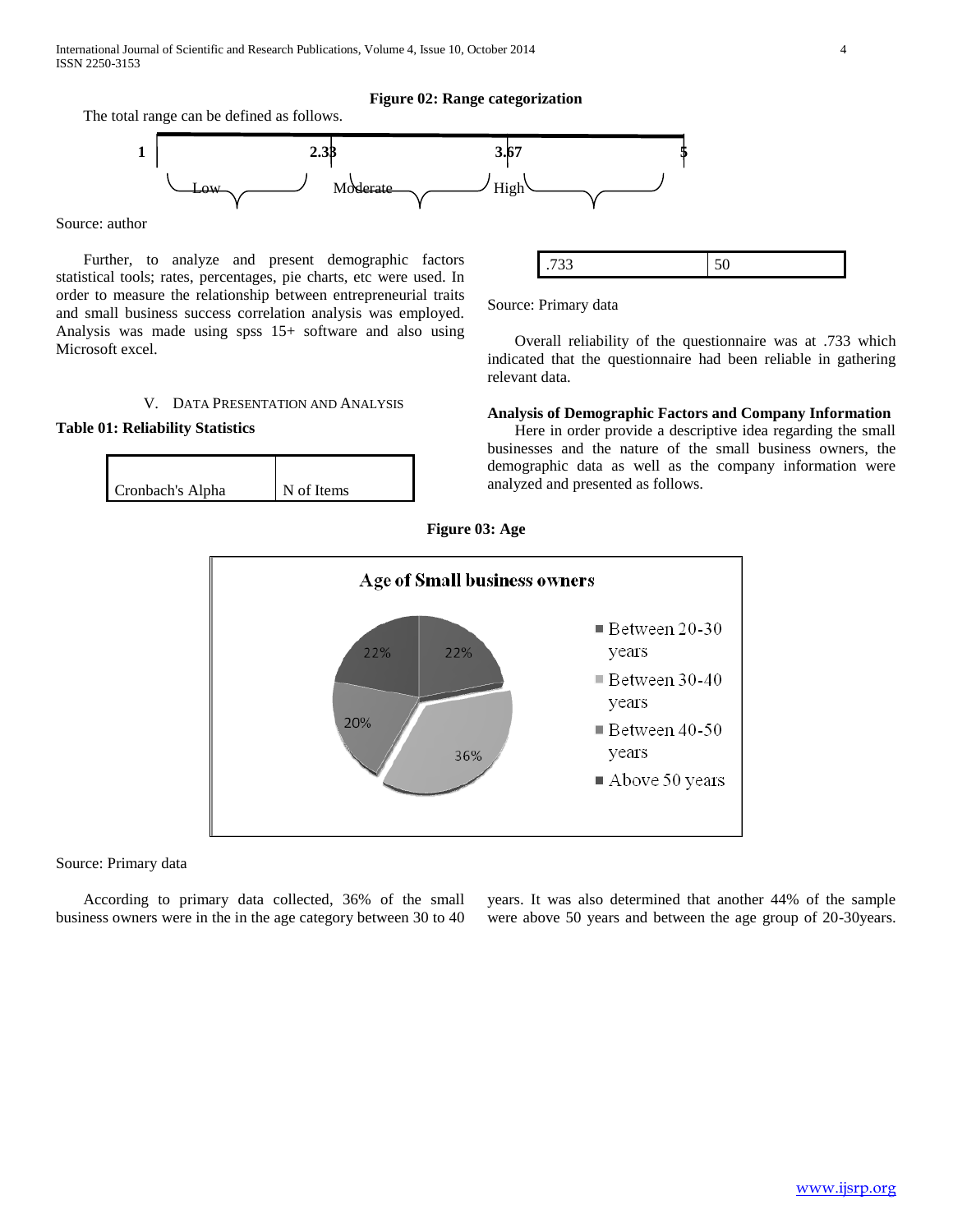# **Figure 04: Gender**



Source: Primary data

 In analyzing the Gender of the sample, 72% of the small business owners were men and only 28% were female. This indicated that majority of the small business owners were men.

|       |                                                             |           |         |                      | Cumulative |
|-------|-------------------------------------------------------------|-----------|---------|----------------------|------------|
|       |                                                             | Frequency | Percent | <b>Valid Percent</b> | Percent    |
| Valid | Below G.C.E (O/L)                                           | 11        | 22.0    | 22.0                 | 22.0       |
|       | Passed G.C.E(O/L)                                           | 10        | 20.0    | 20.0                 | 42.0       |
|       | Passed G.C.E(A/L)                                           | 10        | 20.0    | 20.0                 | 62.0       |
|       | Passed G.C.E(A/L)<br>& Followed extra<br>vocational courses | 19        | 38.0    | 38.0                 | 100.0      |
|       | Total                                                       | 50        | 100.0   | 100.0                |            |

### **Table 02: Education**

Source: Primary data

 There were 38% of small business owners who had passed G.C.E.A/L and also done some other educational or vocational courses. That was the majority. From the sample, 20% had only passed G.C.E O/L. 20% had only done G.C.E.A/L while 22% of small business owners had not passed G.C.E O/L.

| Table 03: Age of the Business |  |  |  |
|-------------------------------|--|--|--|
|-------------------------------|--|--|--|

|                       | Frequency      | Percent | Valid Percent | Cumulative<br>Percent |
|-----------------------|----------------|---------|---------------|-----------------------|
| Less than 4 years     | $\overline{4}$ | 8.0     | 8.0           | 8.0                   |
| Between 4 to 8 years  | 12             | 24.0    | 24.0          | 32.0                  |
| Between 8 to 12 years | 9              | 18.0    | 18.0          | 50.0                  |
| More than 12 years    | 25             | 50.0    | 50.0          | 100.0                 |
| Total                 | 50             | 100.0   | 100.0         |                       |

Source: Primary data

 According to the analyzed primary data, majority of the small business owners has being conducting their businesses for more than 12 years. 50% of the sample has started their businesses 12 years ago and small business owners who were in the industry for 4-8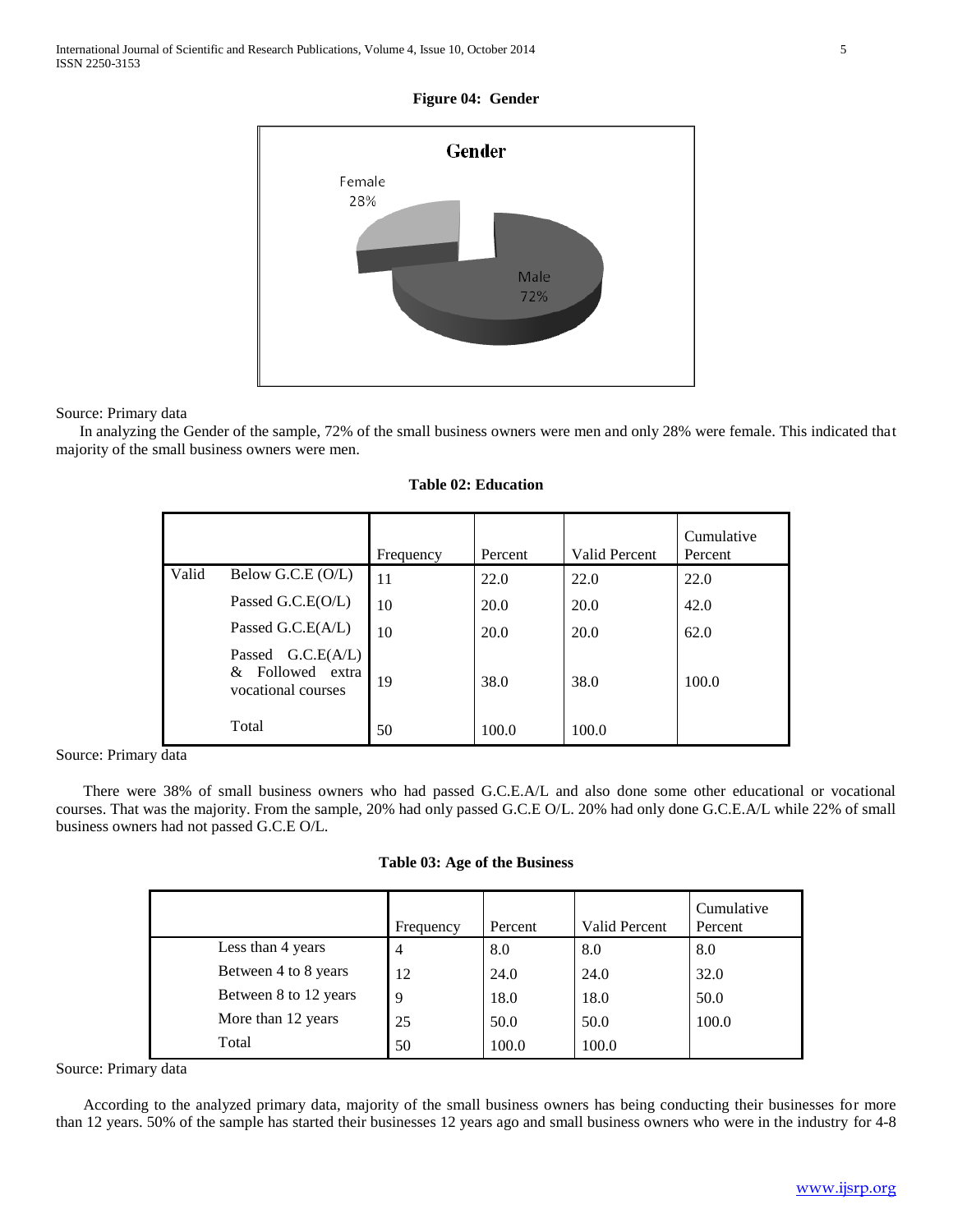years were 30% of the sample. It was also noticed that only 8% had started the business around 4 years. **This indicates fewer tendencies towards starting new businesses in the recent past.**

 *Based on the primary data collected, researcher attempted to produce a correlation analysis between the demographic factors and the entrepreneurial traits but the output was not significant indicating that based on the collected primary data no correlation can be identified between the demographic factors and entrepreneurial traits.*

## **Analysis of Entrepreneurial Traits**

|                         | N  | Minimum | Maximum | Mean   | <b>Std. Deviation</b> |
|-------------------------|----|---------|---------|--------|-----------------------|
| Creativity & Innovation | 50 | 3.00    | 5.00    | 4.3200 | .55107                |
| <b>Risk Taking</b>      | 50 | 4.00    | 5.00    | 4.7400 | .44309                |
| Self confidence         | 50 | 3.00    | 5.00    | 4.7800 | .54548                |
| Hard working            | 50 | 3.00    | 5.00    | 4.1200 | .52060                |
|                         |    |         |         |        |                       |

**Table 04: Descriptive Statistics on level of entrepreneurial traits**

## Source: Primary data analyzed on SPSS

 According to the descriptive analysis, it was identified that the entrepreneurial traits; creativity and innovation, risk taking, self confidence and hard working have obtained overall mean in the values of 4.32, 4.74, 4.78 and 4.12. This provides an insight that small business owners posses higher level of creativity and innovation, risk taking, self confidence and hard working abilities. Overall mean of the four traits is 4.34, which is a higher value.

## **Testing Hypotheses**

 Objective of analyzing four characteristics of Entrepreneurs was to test whether the small business owners posses the high levels of traits. Through the analysis it was found that the sample small business owners possessed high levels of Creativity and Innovation risk taking ability ,self confidence and were mostly hard working. When reaching to a general conclusion, it was determined that small business owners of the Gampaha District possess Entrepreneurial traits with a overall higher mean of 4.34 out of 5.Therefore it has been concluded that small business owners posses higher levels of entrepreneurial characteristics.

 Therefore as the final conclusion can determine that, small business owners posses entrepreneurial traits. According to that  $H<sub>1</sub>$  - 'Small business owners posses entrepreneurial traits' is accepted. As the H<sub>1</sub> is accepted,  $H_2$  – 'Small business owners do not posses entrepreneurial traits' is rejected.

 **Conclusion:** "Small Business owners in Gampaha District posses Entrepreneurial Traits."

## VI. RECOMMENDATIONS AND CONCLUSION OF THE STUDY

 The main force behind this research study was to test whether Small business owners" posses true entrepreneurial characteristics. And there are various questionnaires available in internet and other recorded materials to test whether the individuals interested in starting their own business are made of true entrepreneurial material.

 Therefore this study can be taken as the mile stone in helping the small business owners to understand what they are lacking of entrepreneurial qualities or to confirm that they have taken the right decision in starting their own businesses. This study also provides an insight into the validity of those questionnaires as this has been tested on entrepreneurs who already started their own enterprise.

 Therefore this research study will be useful for the individuals who take the risk of starting their own businesses with huge investments after taking those entrepreneurial tests which are available in internet and other recorded materials. It is recommended that the conclusions and the questionnaires should be distributed to the institutions where young people studying and boost up their morale in an early stage by helping them to understand whether they are made up of entrepreneurial material and this would benefit the society and government in whole which at the end helps in developing an Entrepreneurial culture.

#### **REFERENCES**

- [1] Aldrich, H and Zimmer, C (1985). Entrepreneurship through social networks. In: D Sexton and R Smilor (eds), The Art and Science of Entrepreneurship, New York
- [2] Idaris,M.A.M. & Mahamood R.(1998),Bank Managers perceptions of the characteristics of successful entrepreneurs, Entrepreneurship Development Institute, School of Management, Universiti Utara Malaysia
- [3] Pickle, H B (1964), Personality and Success: An Evaluation of Personal Characteristics of Successful Small Business Managers, Washington: SBA
- [4] Pleitner, H J (1986),Entrepreneurs and new venture creation: Some reflections of a conceptual nature, Journal of Small Business and Entrepreneurship, 4(1).
- [5] R Ronstadt, J A Hornaday, R,Peterson and K H Vesper (eds), Frontiers of Entrepreneurship Research, MA: Babson College.
- [6] Ramakishen (2000), Entrepreneurship
- [7] http://www.scribd.com/doc/7122548/Entrepreneurship-Ramky,retrived on 30th December,2011
- [8] Scarborough, N M and Zimmerer, T W (2000). Effective Small Business Management: An Entrepreneurial Approach, New Jersey: Prentice Hall.
- [9] Sharma, V. (2005), Workbook on Entrepreneurship, Abza Publications, India
- [10] Siropolis, N. (1994), Small Business Management, fifth edition, Houghton Miffin Company, Toronto.